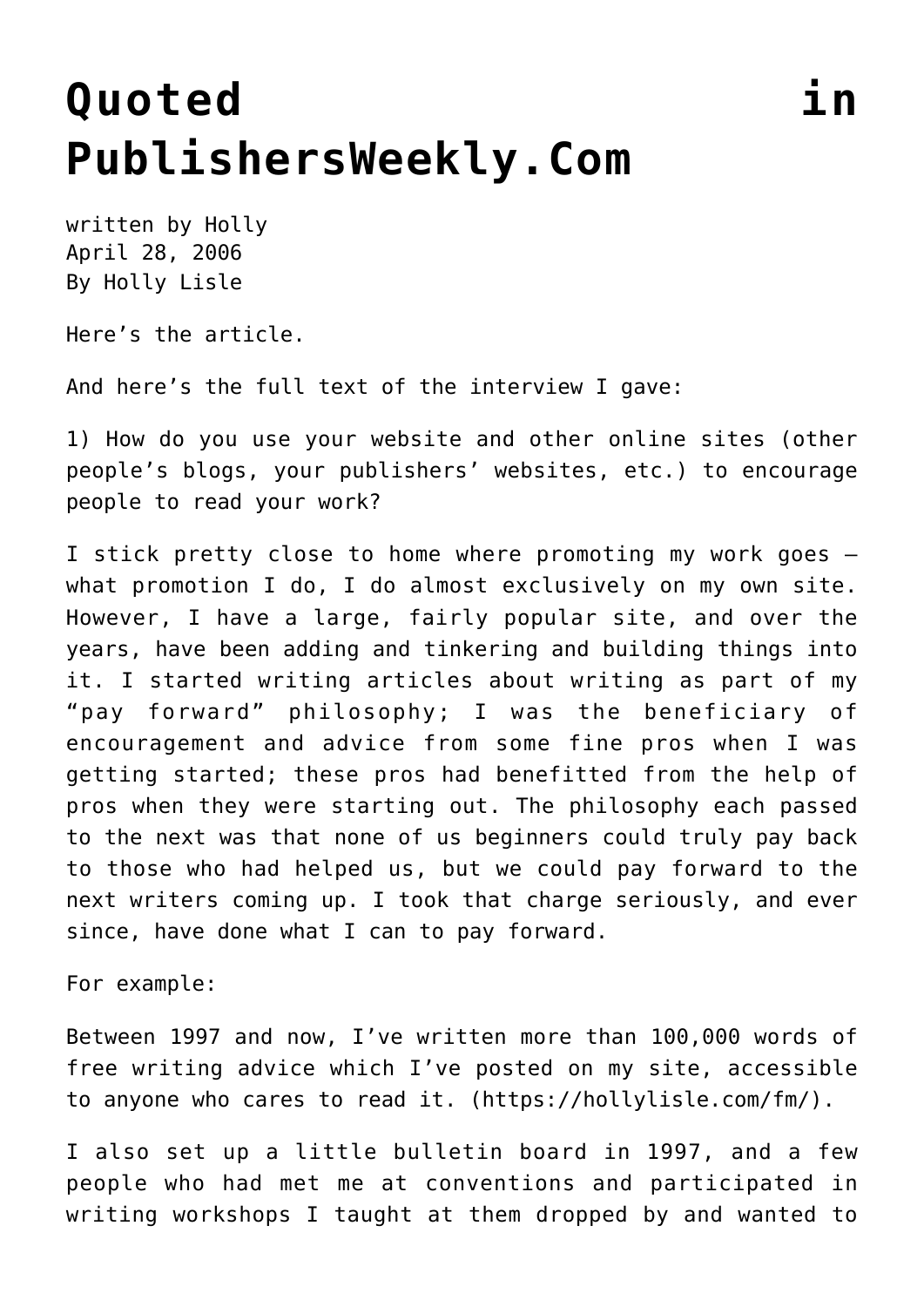talk more about writing. Our conversations drew in others, and before long I had a thriving little working writers group. And then a largish working writing community. And then a huge one. I kept everything free, from online classes to discussions to crit groups. When I could, I paid for everything, though at times I had to depend on donations to keep the doors open. Being a full-time writer dependent entirely upon writing income does have its downside. I chose moderators from the most enthusiastic and even-tempered members, we all volunteered our time, and we learned as much as we taught. I ended up spinning the Forward Motion Writers' Community off into its own site at the point when it had over 2000 members and was taking me roughly forty hours a week to participate in and run (while still writing full time and raising a family); I gave it to a writer friend of mine (Lazette Gifford) in November of 2003, and it currently has over 9000 members, and is still growing. It's also still entirely free (though Zette, too, accepts donations) and is staffed entirely by volunteers, some of whom have been moderating since not long after I took on moderators. It maintains the same "pay forward" philosophy I started it with, and I'm tremendously proud to have had the hand I did in its creation.

Beyond that, I offer free chapters for most of my books, as well as peeks into the creative backgrounding process that gave birth to them, from maps and costume designs to language development and ship design (<https://hollylisle.com/tm/>). I also offer a few free e-books, an expanding selection of ebooks for sale, and I discuss life as a full-time writer in my weblog, Pocket Full of Words ([https://hollylisle.com/writingdiary2/\)](https://hollylisle.com/writingdiary2/) which is open to everyone, and which gets regular traffic from both writers and readers.

2) What do you do that you think is unusual or particularly innovative?

The community was innovative; it was however, as noted above,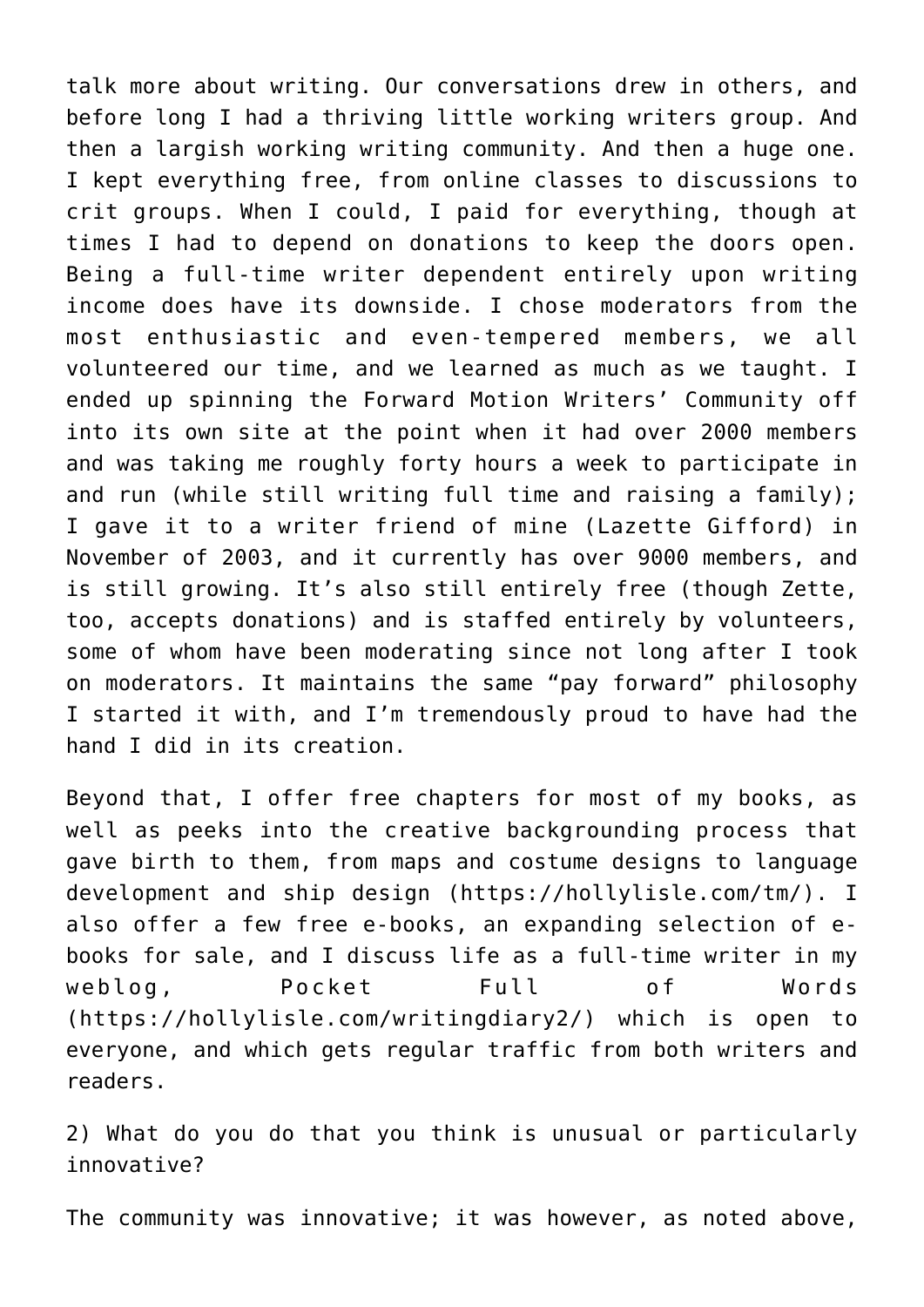a full-time job, and I already had two of those.

My weblog is daring, though I don't know if that makes it innovative. I talk honestly about the writing; about how I do it, about what life as a writer is like, about how things go wrong as well as about how they go right. This is no doubt risky from the standpoint of appearances; reports of a glossy stream of unending successes would no doubt make me look like a golden girl, and might be better for sales. But I haven't done any of the articles or the weblog as a marketing tool; in fact, I never allowed or used advertising in the community, and only recently added ads for a few of my books to the weblog. And I don't flog my books. I discuss them as I'm writing them, sometimes posting snippets of the work in progress, or grumping through stalls, tailspins, and false starts. And I'll do an announcement when a books hits the shelves. Then, though, I move on.

I've written and self-published a couple of writing books, and intend to self-publish more in the current series. The regular reaction I get is "Self-publishing? For a writer with nearly 30 novels out through major publishers?" Yes, for the following reason: I approached my agent with the idea of doing some non-fiction, because I love to write about writing, and while she liked the work I presented her with, she pointed out that non-fiction writing books would not sell as well as my fiction books, but would still count as my most recent numbers for any future sale, either fiction or nonfiction. No writer needs a precipitous drop in numbers. But I wanted to do the writing books. People have been requesting them for years. So. I decided to do them on my own, as a little sideline thing, where the only person who needs to know my numbers is me, and where I can keep them in print as long as I care to. A friend helped me build a web store, Shop.HollyLisle.Com, ([http://shop.hollylisle.com/\)](http://shop.hollylisle.com/), I wrote a second writing book, titled Holly Lisle's Create a Character Clinic, and I put it up, along with an e-book by fellow pro Lynn Viehl (hers is Way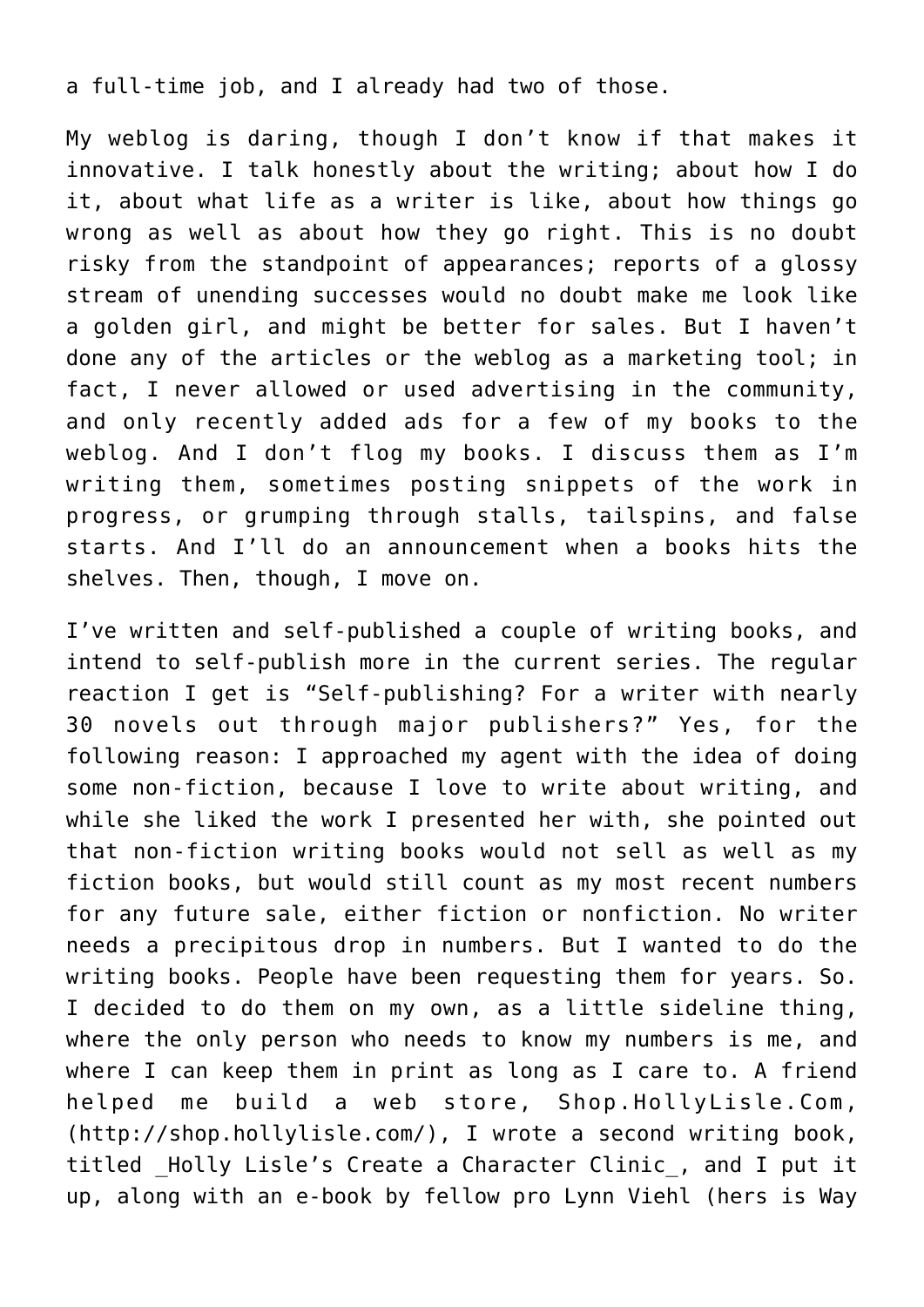of the Cheetah, about her technique for writing prolifically). I'm republishing my out-of-print backlist, adding a little quality fiction by other writers, and I'll be doing more in the Clinic series, with books on worldbuilding, plotting, storyshowing, and revising and submitting work. I'm presenting the books as e-books, but am also working very hard to get the bugs out of offering print copies. With luck, those will start being available in the next month or two.

I do offer an affiliate program for people who are interested in advertising my shop's books (<http://shop.hollylisle.com/idevaffiliate/>) — as far as I know, that's fairly innovative for an author, though it's common enough in other kinds of Internet businesses. The program is very new, and it's quite small so far, but people are making a little money at it (I pay nice percentages on sales) and it does bring new people to the site. So I'd say it's a good deal all the way around.

I'm low-key about selling my work. That's innovative. It might be nuts, but it's innovative.

3) What's your philosophy regarding free downloads of your writing?

I'm much in favor. I have three available at the moment, two novels and my first writing e-book, which was a bestseller at Booklocker.com for quite a while, until I decided to take it down and make it a free give-away.

The novels are \_Fire in the Mist\_ and \_Sympathy for the Devil, my first book and another very early novel, respectively, both downloadable from the Baen Free Library, at (<http://www.baen.com/library/hlisle.htm>)

My first writing e-book, Mugging the Muse: Writing Fiction for Love AND Money, is available as a free download with any purchase at Shop.HollyLisle.Com, or at <https://hollylisle.com/downloads.html>